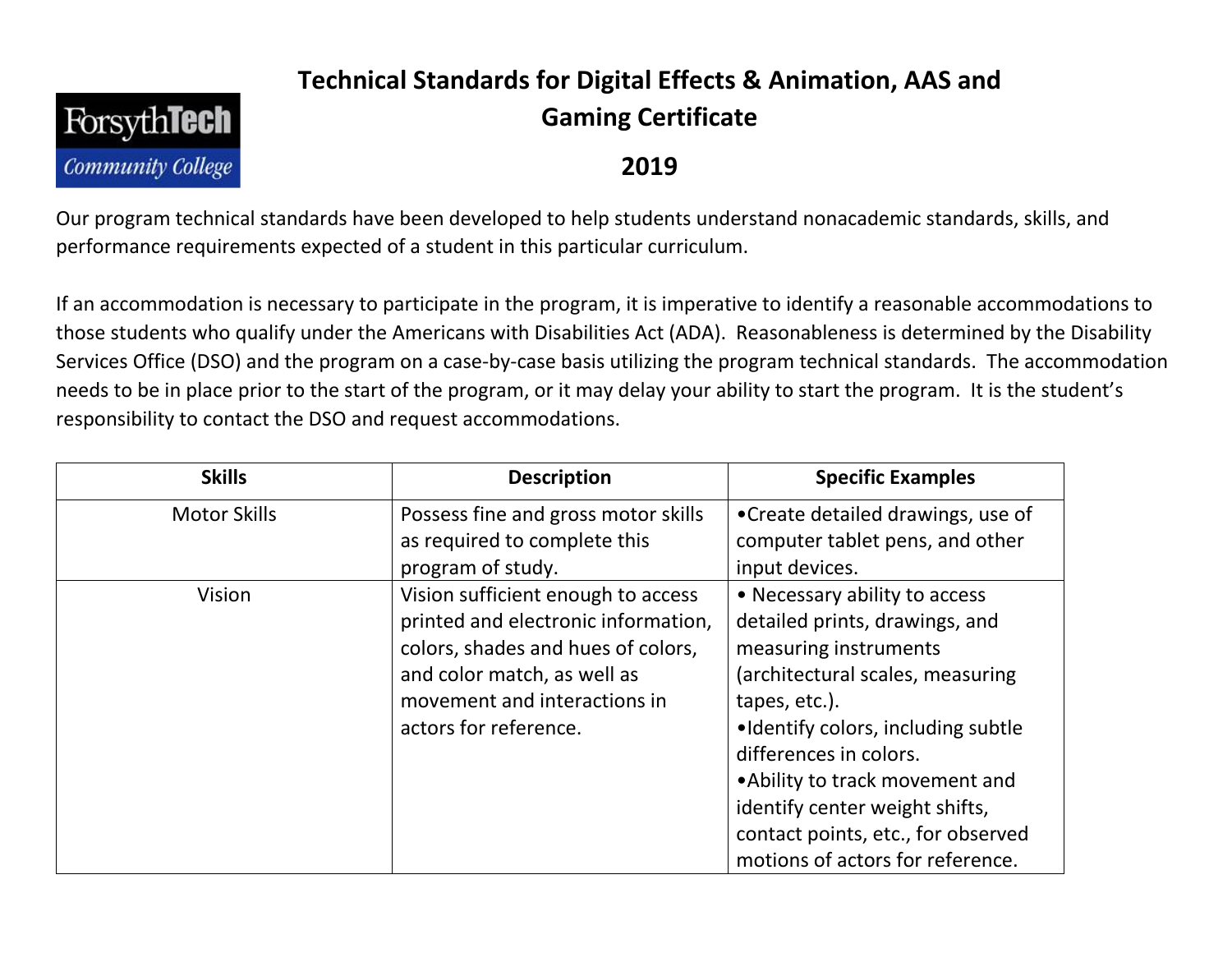| <b>Skills</b>                             | <b>Description</b>                  | <b>Specific Examples</b>            |
|-------------------------------------------|-------------------------------------|-------------------------------------|
| <b>Hearing</b>                            | Ability to perceive sounds.         | •Tracking audio or dialogue for     |
|                                           |                                     | syncing purposes in animated        |
|                                           |                                     | characters and effects.             |
| Technological                             | Possess the ability to access       | •Capable of working at a computer   |
|                                           | information on a computer, search   | for 10+ hours per day               |
|                                           | the internet, correspond via email, | •Familiarity with Photoshop, After  |
|                                           | learn and use industry software.    | Effects, AutoDesk Maya, Toon        |
|                                           |                                     | Boom Harmony, ZBrush, Acrobat       |
|                                           |                                     | and Windows and/or Mac              |
| Communication                             | Effective communication with        | • Professional communication with   |
|                                           | others, both verbally and written.  | peers, supervisors, and industry    |
|                                           |                                     | professionals                       |
|                                           |                                     | • Read and Write in Business        |
|                                           |                                     | English                             |
| <b>Critical Thinking/ Problem Solving</b> | Objectively analyzing facts and     | .Be able to think in 2D and 3D for  |
|                                           | information to generate solutions.  | conceptualization of spaces or      |
|                                           |                                     | characters.                         |
|                                           |                                     | • Possess the capacity to work      |
|                                           |                                     | through the high-level thinking     |
|                                           |                                     | inherent to the design process.     |
|                                           |                                     | •Making decisions under stress of   |
|                                           |                                     | deadlines                           |
| <b>Interpersonal Skills</b>               | Interpersonal skills                | •Maintain appropriate personal      |
|                                           | sufficient for professional         | appearance.                         |
|                                           | interactions with a diverse         | •Establish rapport with clients and |
|                                           | population of individuals,          | colleagues                          |
|                                           | teams, and corporations.            | •Create and present professional    |
|                                           |                                     | presentations                       |